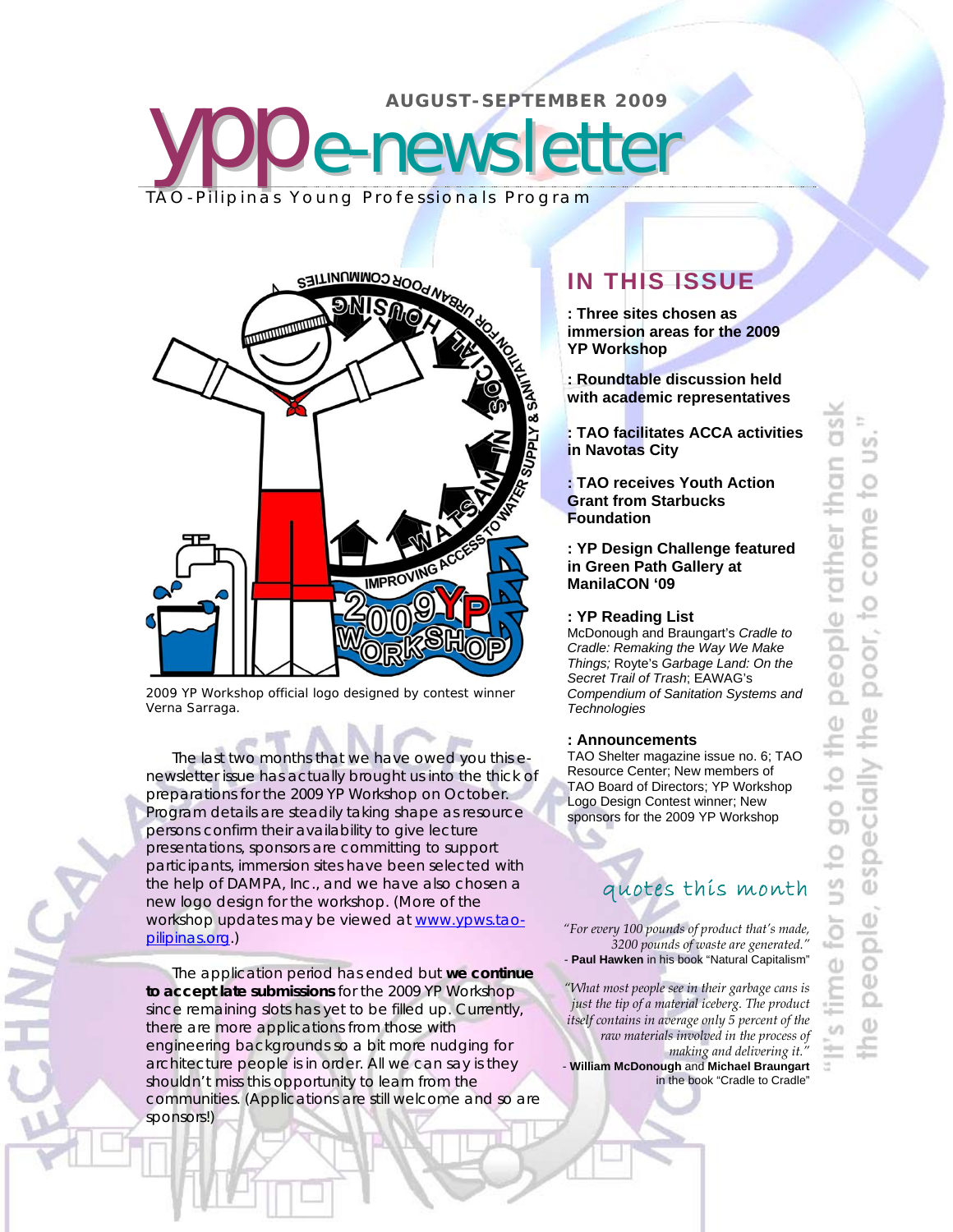## **08-09.2009 Features**

# **Three sites chosen as immersion areas for the 2009 YP Workshop**

Three urban poor communities affiliated with DAMPA (Damayan ng Maralitang Pilipinong Api) were identified as immersion areas for the YP Workshop 2009. Prior to the selection of these immersion sites, a set of general criteria was established by TAO to ensure that the workshop objectives will be met and relevance to the theme sustained. Two of these areas are located in Quezon City while the other one is in Navotas City. The workshop participants shall undergo a 2-day stay-in immersion in these areas to facilitate community consultations concerning their water supply and sanitation conditions. Expected outputs of the workshop include proposals for community self-improvement projects that shall be implemented within a period of 2 to 4 months in each of these areas. These projects shall be based on the prioritized needs of the community and is expected to be completed by March 2010.

The three workshop immersion areas are SAMASAPE (Samahang Magkakapitbahay sa Pechayan), UNNAI (Upper Nawasa Neighborhood Association, Inc.), and BAHAI (Bicol Area Homeowners Association, Inc.). Initial community profiling have been conducted by the workshop organizers in coordination with DAMPA. *(Rosalyn Marcelo)*

### **Community Profiles:**



SAMASAPE is a People's Organization registered since 1991, with 300 members. They occupy an approximate land area of 1.1 hectares in North Fairview, Quezon City. The community resides near Tullahan River and a bridge along Commonwealth Avenue, making them susceptible to flooding and landslide.

Most of the residents in SAMASAPE compound have household piped water connections from Maynilad. Those without connection buy from their neighbors and spend around 800 pesos per month. Drinking water come from either distilled water in containers or the faucets as is (although no water testing has been conducted yet in the area). Few harvest rainwater as their water source for laundry and bathroom cleaning.

Several households use the pour-flush toilet type. These households have septic tanks but there are also residents whose sewage effluent and wastewater go straight into the drainage canals and river. Those without toilets throw their wastes in canals and river as well. In effect, children are affected by different types of illnesses such as diarrhea, stomach ache, intestinal parasitism, dengue and typhoid fever every time it floods.



UNNAI is a People's Organization that had just been reactivated but was already registered since 1995. The organization covers all five puroks of Upper NAWASA in Commonwealth, Quezon City with an estimated number of 2,000 families. The community is situated near a creek, and often experiences flooding.

The households in the community generally have piped water connections from Maynilad and pay around 270 pesos a month. Others with sub-meter connections pay 60 pesos per cubic meter. Those without connection at all buy from their neighbors at 3 pesos per pail. Water tests carried out by the Health Center (sometime 2005 or 2006) in Purok 2 showed that water from the wells and faucets is unfit for drinking. Still, approximately 90% of the community members drink water from the faucets and the rest buy distilled water in containers.

The most common toilet system is the pour-flush type. Some toilets have septic tanks but others direct their wastes into nearby canals and creek. Other residents simply throw their wastes in the canals, creek and pathways. Given such water supply and sanitation conditions, there have been instances of water-borne diseases in both children and adults.



BAHAI is an active People's Organization in Tanza, Navotas City registered since 1987. The first settlers of the area were mostly Bicolanos, thus giving rise to the name of the organization. The community of around 2,000 families is now permanently submerged in water, compelling them to build houses on stilts.

The community's main source of potable water is NAWASA, and their monthly bill is 200 pesos on the average. Those without water connection buy from their neighbors at 2.50 - 3 pesos per pail. Some households with children purchase distilled water at 25 pesos per container. A few practice rainwater harvesting which they use for bathroom cleaning. No water testing has ever been conducted in the area. In spite of this, the families seldom boil their water for drinking because of the required kerosene consumption.

Very few of the households in the area use the pour-flush toilet type. What they normally have is a hole where human waste goes directly into the water underneath their houses. Consequently, children experience cases of diarrhea, dengue, amoebiasis, stomachache and most frequently, skin disease.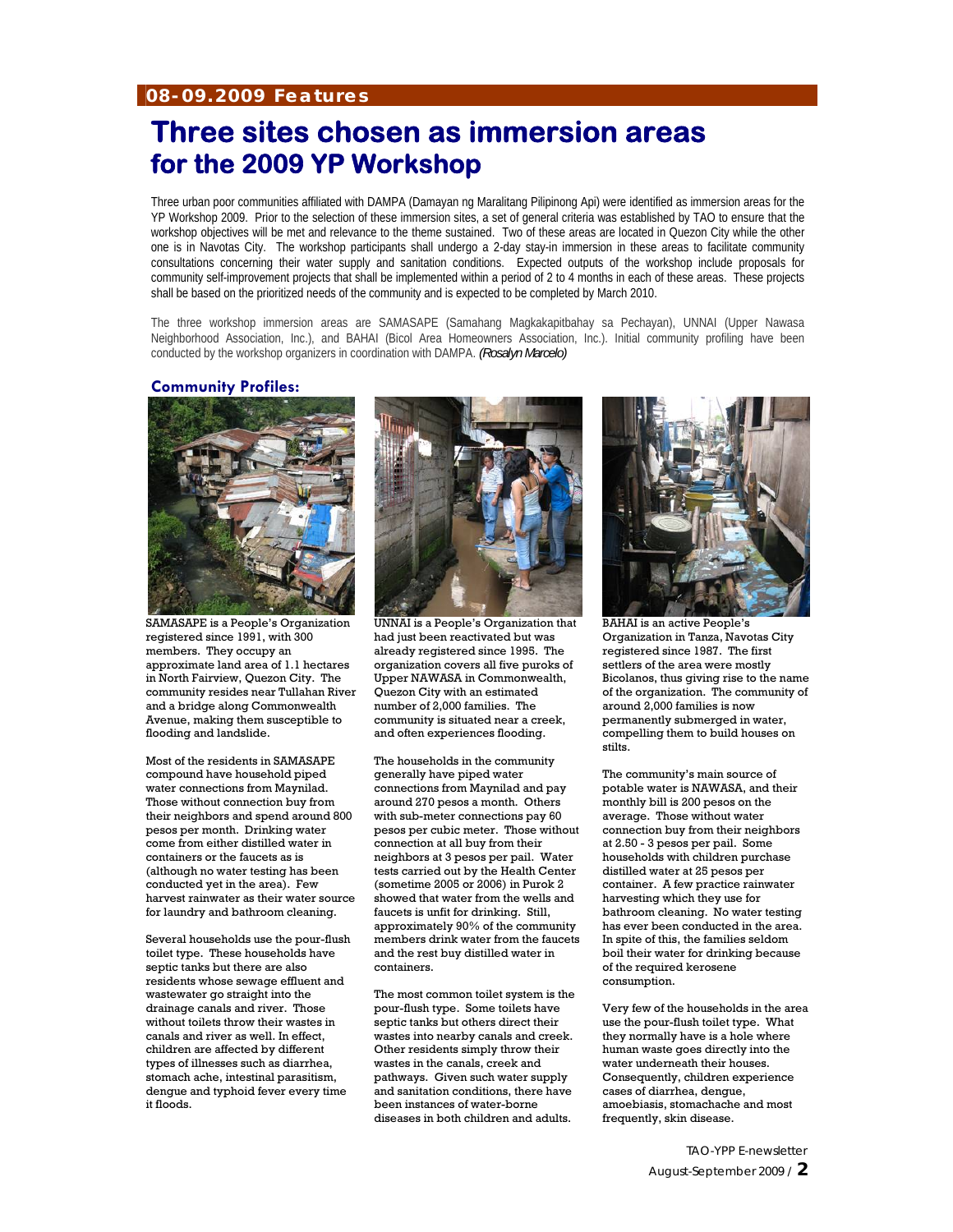# **Roundtable discussion held with academic reps**

Representatives of various architecture and engineering schools in Metro Manila participated in TAO-Pilipinas' Roundtable Discussion in preparation for the 2009 Young Professionals Workshop. The discussion, which provided inputs and feedback into the proposed YP Workshop agenda and program, took place at the UP – College of Architecture Boardroom on August 7, 2009. Among those present

**Please turn to page 4.**



*Community leader Margie Brucelo explaining the community plan before the mapping* 



*Volunteer students before taking off in groups to map out the area in Pantalan Uno, Tangos*



*Volunteer students writing data in their mapping forms*



*Students, community youth and teachers together on their way to two areas in Oliveros, Tangos*

# **TAO facilitates ACCA activities in Navotas City**

Asian Coalition for Community Action is a project of the Asian Coalition for Housing Rights (ACHR) covering 17 countries in the Asian region supported by the Bill and Melinda Gates Foundation. ACCA aims to realize the improvement of poor people's lives by strengthening community organizations through small community-led initiatives such as small upgrading projects that could eventually lead to bigger steps of addressing the problem of security of tenure. ACCA emphasizes on the capacity of the poor to make plans, decisions and actions to improve their lives. It also encourages exchanges between poor organizations for them to learn from each others' successes and failures and in the process bolster their morale and their capacity to implement change in their own community. ACCA also aims to bring the scale of change to the city level and engage other actors in human settlements development most especially the local government.

TAO-Pilipinas, as a network of the Asian Coalition for Housing Rights, serves as a conduit and links the communities to the resources available. TAO-Pilipinas is also responsible of facilitating a truly community-led process of initiating change at the community level that is hoped, through the strengthening of communities, will be elevated to the scale of the city.

ACCA supports projects in nine (9) cities in the Philippines. In Navotas, ACCA supports a network of community-based organizations in 4 barangays: Tanza, Tangos, North Bay Boulevard North and North Bay Boulevard South. The ACCA Navotas Network (ANN) is composed of 3 community-based organizations and 2 federations. Last June 20, 2009, ANN member organizations nominated their official representatives to the project management committee which serves as the steering committee of the project.

With the objective to initiate its own savings and credit program, ANN conducted a seminar workshop on Savings and Credit on July 11 to 12, 2009. Resource persons from community-based organizations such as Damayan ng Maralitang Pilipinong Api (DAMPA) and Homeless People's Federation of the Philippines, Inc. (HPFPI) were invited to share their experience especially on policies, approaches and problems encountered. A sharing on savings and loans program, CARITAS Salve, was also made by Samahang Kababaihan, a community organization who is a beneficiary of the program.

The network recently completed its settlements mapping in 4 barangays which started on August 17. The mapping activity was participated by 32 community youths, 15 community leaders and 40 architecture students from the University of the Philippines College of Architecture. The settlements mapping will help the organizations know better the physical situation in their communities which will guide them in making their plans for the development of their place.

Upcoming activities include a socio-economic survey of all ANN member organizations from September to October and a training activity for the youth on Participatory GIS (Geographic Information System) on Sept 26-27 to enable them to process and use the data gathered during the settlements mapping activity. *(Arlene Lusterio)*  $\sim 0 \sim 0 \sim 0 \sim 0$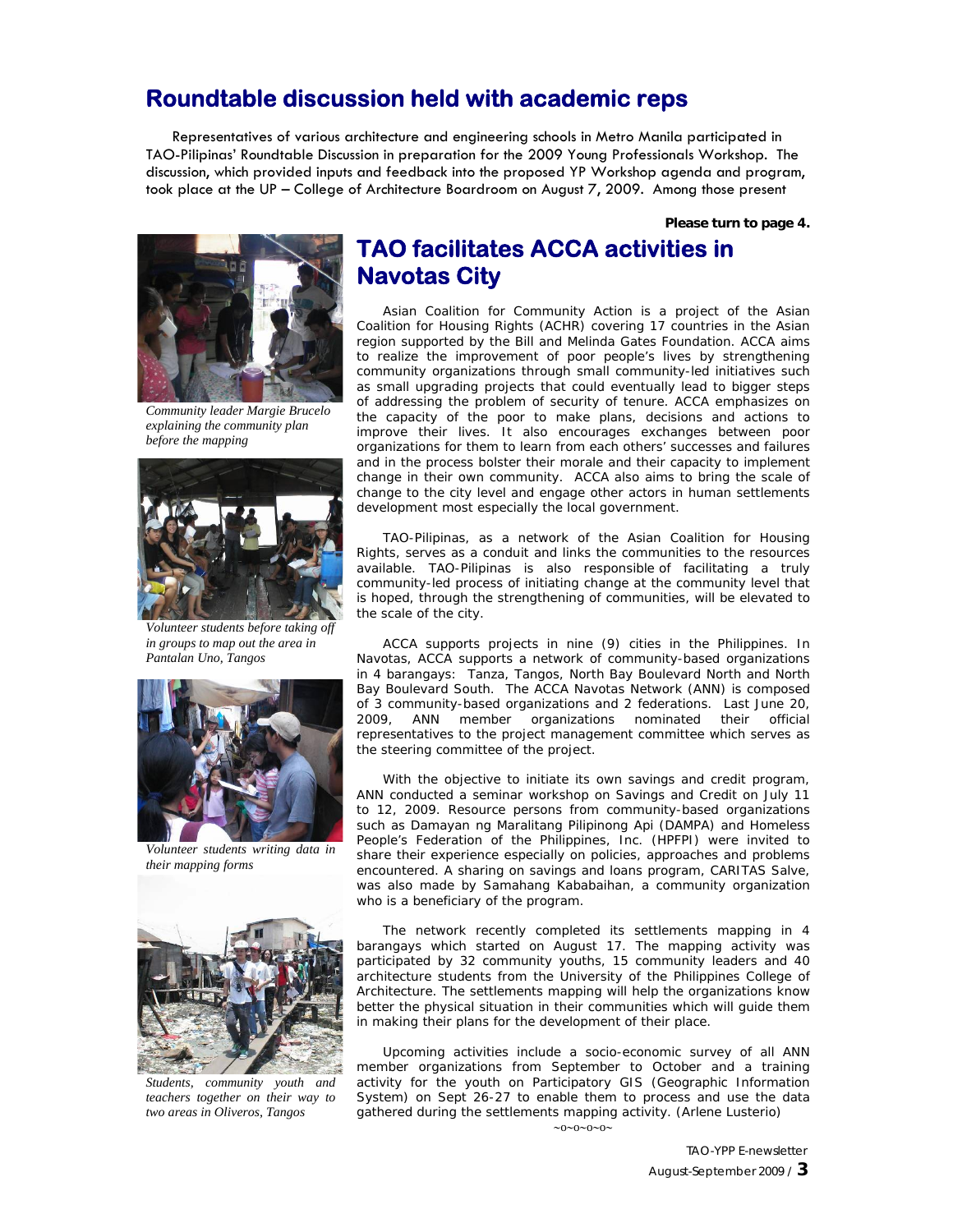# **TAO receives Youth Action Grant from Starbucks Foundation**

TAO-Pilipinas is one of the recipients for this year's Youth Action Grants from Starbucks Foundation. The Youth Action Grant (formerly known as Social Entrepreneur's Fund) is a Starbucks Global Responsibility program that supports youth leadership and organizations with youth-led projects that positively impact the community.

The grant will fund the TAO project named "Community-Based Solid Waste Management: Earning by Greening Poor Communities in Metro Manila" which aims to generate livelihood opportunities through communitybased solid waste management or CB-SWM. The project targets the youth leaders in poor communities in Metro Manila who will undergo training on CB-SWM to help create a cleaner and healthier environment in their communities. Project activities will promote the 3 R's (reduce-reuserecycle) of waste management and integrate composting and urban gardening. The Education and Training Program of TAO-Pilipinas has developed a training module on CB-SWM and has already conducted trainings with communities in Tanza, Navotas and Malibay, Pasay.

## **Roundtable discussion… (from page 3)**

were Dr. Romeo Santos (UP-CA), Dr. Rhodora Gonzalez (UP GE Dept), Arch. Jocelyn Lutap (PUP-CAFA), Arch. Lemuel Alvaro (TIP); Arch. Albert Zambrano (Mapua-ARIDBE); Arch. Vicente Daulong (TUP-CAFA); Arch. Karmela Bayot (PLM); Engr. Anthony Mendoza (UE-CE); Dr. Delia Senoro and Engr. Fibor Tan (Mapua-SCEESE), Engrs. Guillermo Bernabe and Elaine Rodriguez (PUP-CE), and Mr. Mark Morales (UP-SURP).

Issues discussed during the forum included ensuring sustainability of the project,<br>implementation of community selfimplementation of community selfimprovement projects, and the viability of executing projects in informal areas without secure tenure. Overall, the invited guests expressed their appreciation of the workshop theme and program as well as its relevance to the current housing and urban development situation. *(Rosalyn Marcelo)* 

#### $\sim_0\sim_0\sim_0\sim$



# **YP Design Challenge featured at MANILACON 09 "Green Path" Gallery**

TAO-Pilipinas' YP Design Challenge was one of the projects featured in the "The Green Path" Gallery of the Construction Show Manila 2009 (MANILACON 09) at the SMX Convention Center. The exhibit, which ran from September 3 to 6, 2009, showcased projects that execute principles in green architecture and sustainability.

The YP Design Challenge was a design competition conducted by TAO-Pilipinas in 2008 and participated by various architecture and engineering schools in Metro Manila. It comprised of two design challenge categories, Sustainable Shelter and Portable Playground.

## **YP Reading List**

Every issue, the YP e-newsletter features a selection of TAO Resource Center & Library materials as reviewed by TAO staff and volunteers. The TAO Resource Center & Library is now open for students and researchers' use. Library use is by appointment and guidelines may be viewed at **http://www.taopilipinas.org/resources/library**. You may call Angel Sales at 441-0998/436-7301 or email **lib@tao-pilipinas.org** to schedule your visit.

 $\sim_0\sim_0\sim_0\sim$ 



#### Title: **Cradle to Cradle: Remaking the Way We Make Things** (Audio-CD) Authors: **William McDonough** and **Michael Braungart;** with **Stephen Hoye** (reader) Publisher: **Tantor Media (2008)**

### *About the authors: (from the audio-book jacket)*

William McDonough is the founding principal of William McDonough & Partners, Architecture and Community Design, based in Charlottesville, Virginia. Michael Braungart is the founder of the Environmental Protection Encouragement Agency in Hamburg, Germany. In 1995, they created McDonough Braungart Design Chemistry, a product and systems development firm assisting client companies in implementing their unique sustaining design protocol.

#### *Content:*

Cradle to Cradle is a manifesto of environmentalism that goes beyond the *reduce-reuse-recycle* credo. McDonough and Braungart argue that the traditional recycling and eco-efficiency approach does not actually prevent ecosystem damage but merely delays them because wastes will eventually be landfilled along with the toxic substances (described as a "cradle to

> TAO-YPP E-newsletter August-September 2009 / **4 Please turn to page 5.**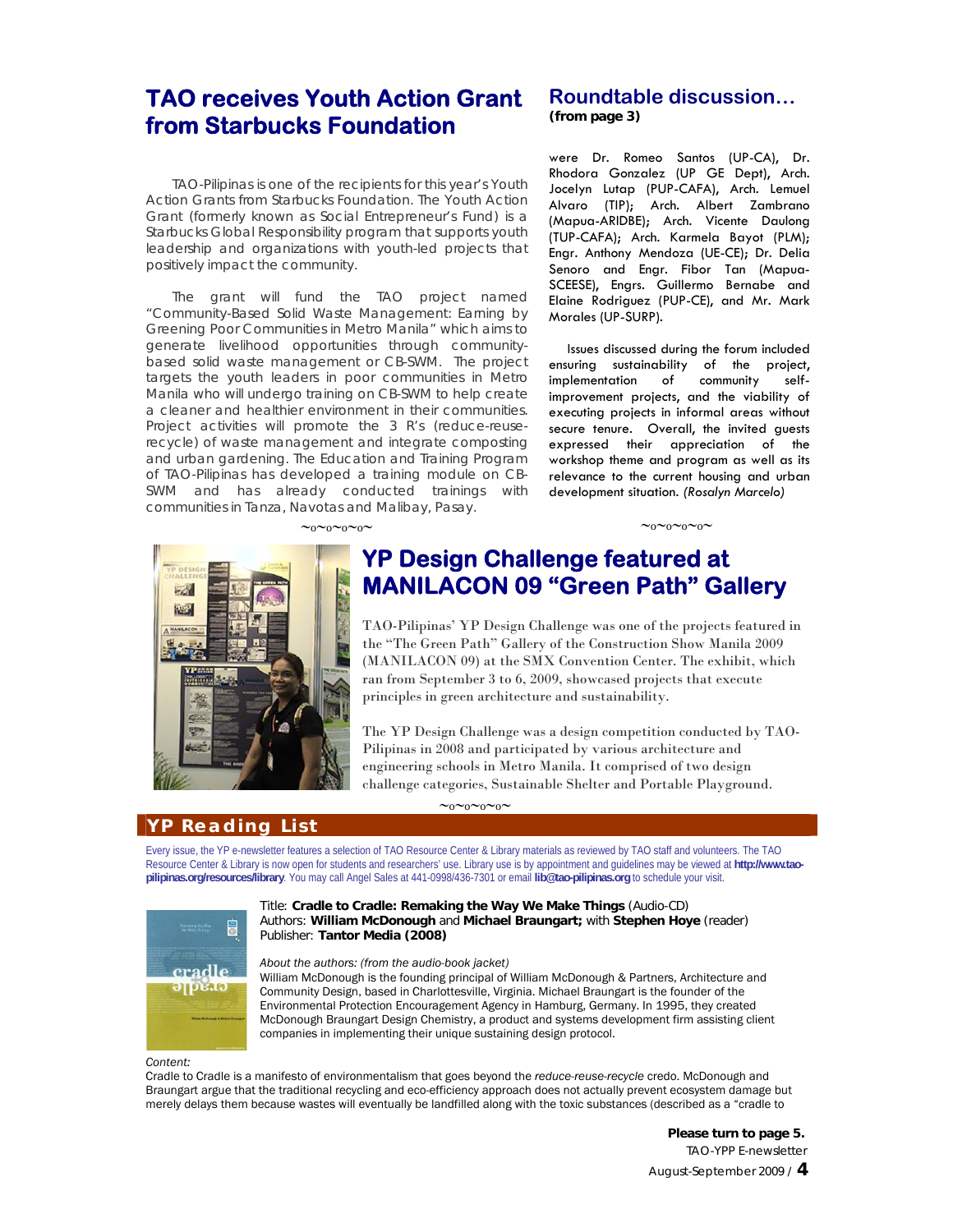grave" scenario). They contend that the end of a product's usefulness should provide nourishment for something new; thus, their design philosophy is based on the principle of "waste equals food." It takes nature as the model (e.g. animals die and their carcasses feed fungi and microbes) for developing sustainable products and systems and "eco-effectiveness" of materials and material flows becomes the new standard. Some of the examples they give of actual products created using the Cradle to Cradle design principles include biodegradable rubber soles for shoes, non-toxic fabric and dyes, packaging, and green roofs (rooftops covered with vegetation that serve as natural insulation).

#### *Review:*

This book is a call for a new level of eco-consciousness that is directed towards product designers, architects and corporations. Their philosophy can inspire innovation in the manufacture of products and design of the built environment. They prescribe strategies that give importance to design and planning as solutions to protect the environment. Their arguments however, do not go much into issues such as urging action to change consumer habits or curb population growth. Because of this focus on design as the solution, some of their envisioned scenarios may seem too good to be true. Nevertheless, the book provides a hopeful vision especially for product designers and architects to create things that are not just "less bad" but that are 100% recyclable, toxin-free, and therefore positively good for the environment. *(Ge Matabang)* 



### Title: **Garbage Land: On the Secret Trail of Trash**  Editors: **Elizabeth Royte**  Publisher: **Little, Brown and Company (2005)**

*About the author* (from back cover): Elizabeth Royte is the author of The Tapir's Morning Bath; Solving the Mysteries of the Tropical Rain Forest and has written for the New York Times Magazine, Harper's,

National Geographic, and other national magazines.

#### *Content:*

Elizabeth Royte, a journalist who lives in New York City, tracks down where the solid and liquid wastes generated in her household goes to. She starts by carefully quantifying the things that end up in their trash and this investigation leads her on a garbage route leading to the landfill. Along the way she encounters sanitation workers and men and women in facilities where wastes are diverted from the landfill --- composting farm, paper recycling center, scrap metal yard, (hazardous) metals reclamation center, electronic waste transfer station, plastic recycling plant, and sewage treatment plant.

Royte shows how sludge (processed as "biosolid" pellets) is used as fertilizer for farms, underscores the toxins that are added to the environment with the manufacture and disposal of plastic products, and explains how effective recycling is largely determined by economies of scale and state regulations. She also comments on how the market and landfilling make it too easy for people to get rid of things without thinking about the amount of nonrenewable material and energy the goes into its production and delivery.

#### *Review:*

The book is a very enlightening look at the propensity of people to discard because of upwardly mobile lifestyles, the continuously growing waste stream, technological fixes, and how the waste that we generate can circle back to bite us (i.e. groundwater contamination, air pollution, high toxicity levels of farm produce). The author's exploration into her own trash trail is interestingly written. She also provides the reader with comprehensive references and notes to related books, reports and articles that were used in her account.

The information in this book encourages one to look out for environmental benefits in purchasing a product, like being conscious of toxic ingredients as well as the percentage of recycled content in the packaging. Ultimately, it reminds us that both environmentallyresponsible producers and consumers are needed so that our garbage trail may lead us to sustainability. *(Ge Matabang)*



#### Title: **Compendium of Sanitation Systems and Technologies** Publisher: **Swiss Federal Institute of Aquatic Science and Technology (Eawag) (2008)**

About the author (from www.eawag.ch): The Swiss Federal Institute of Aquatic Science and Technology (Eawag) is a world-leading aquatic research institute based in Dübendorf, Switzerland. Their research activities provide the basis for

innovative approaches and technologies in the water sector and are carried out in accordance with the principles of sustainable development.

#### *Content:*

Compendium of Sanitation Systems and Technologies is an extensive compilation of abundant information on sanitation systems and innovative technologies that exists in several books, reports and journals. Apart from pulling the main information all together in one volume, the Compendium also aims to promote a systems approach, where sanitation devices and technologies are regarded as elements of an entire system. It is divided into two parts, the (1) System Templates and (2) Technology Information Sheets. Part 1 provides a description of how to use the System Templates by familiarizing the users with terminologies as well as the templates' structure and components. Part 2 is comprised of various Technology Information Sheets that details how the system works, its main advantages, disadvantages and the appropriateness of each technology in the construction of a complete sanitation system.

#### *Review:*

Considering all the reference materials I have read on water and sanitation, I can say that much of the information that was retained in my memory came from this sourcebook. Although primarily intended for professionals already familiar with sanitation infrastructure delivery, this Compendium was thoroughly structured in such a way that non-experts like me would understand the broad range of sanitation technologies and processes. Each technology description page has a distinctive color (coded according to its function), and number code for cross-referencing. They are also complemented with light yet interesting illustrations, which is definitely not the usual impression of diagrams associated with human waste.

What I appreciate most is the manner in which the options are presented. The Compendium has actually highlighted the need to consult the community and other stakeholders in the planning, design and selection of the most appropriate sanitation system. Since information on the technology's adequacy, health aspects/acceptance, maintenance, pros and cons are all provided, the readers will be able to choose based on the users' local environment, culture and available resources. This Compendium is a fascinating read to both skilled and amateur individuals who find happiness in promoting people-centered solutions to real sanitation problems. *(Rosalyn Marcelo)*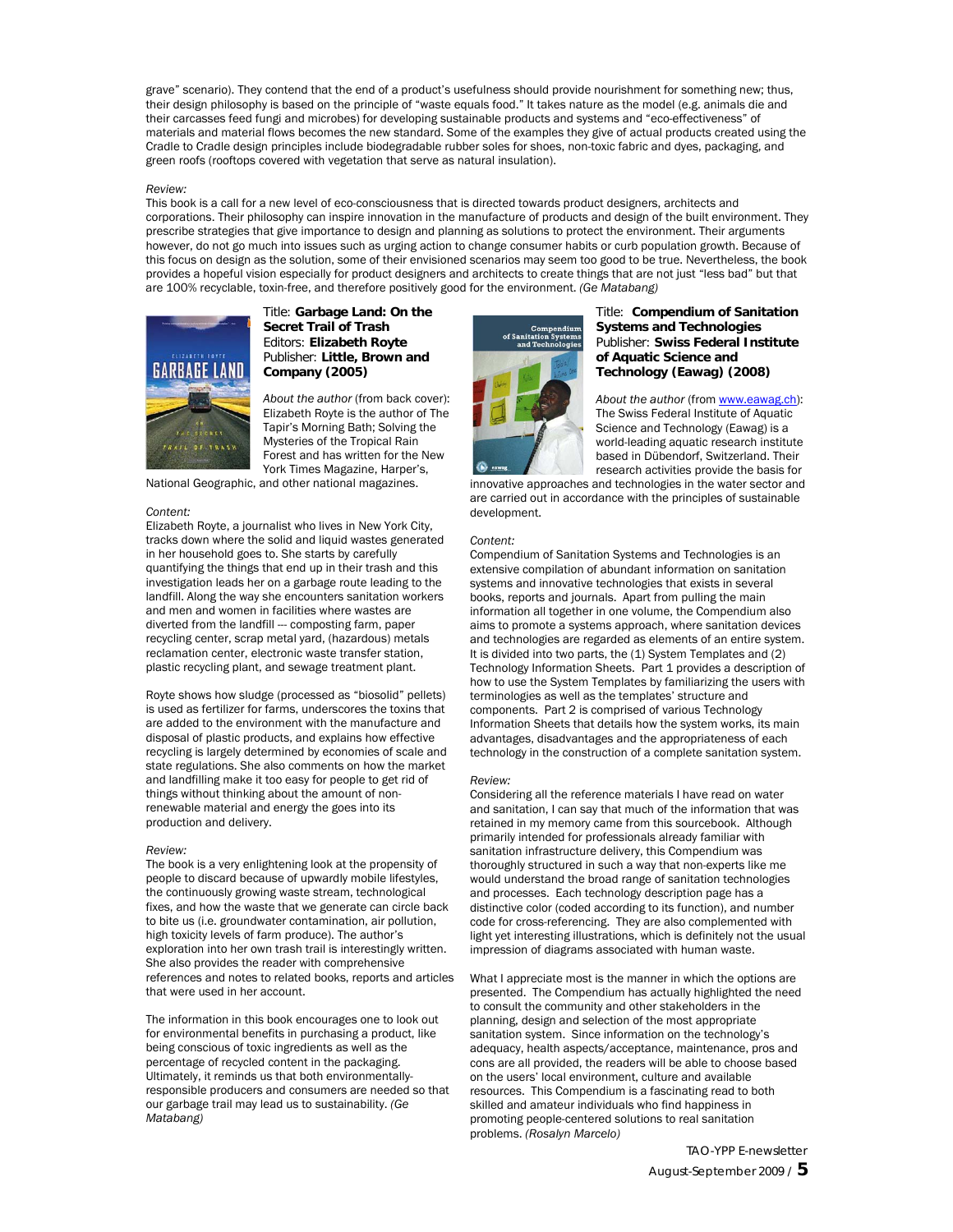## **Announcements**

## **TAO Shelter Magazine Issue no.6**

TAO Shelter magazine's 6th issue will be available by October 2009. The new issue focuses on **Water and Sanitation**, with feature articles on:

- *Scrapbook:* A timeline of the evolution of the toilet
- *4 simple design innovations:* Low-tech toilets and water filters for developing countries
- *On our bookshelf:* Books on architectural activism
- *What you should know about the Clean Water Act:* Basics of the water pollution control law
- *Desalination through solar energy:* How to extract potable water from the sea
- *The Bayawan constructed wetland:* Alternative wastewater management in Negros
- *Water and sanitation basics*: A rundown of the systems, regulations, and technologies
- *Across continents:* Foreign architecture students reflect on their lessons from the Philippines
- *TAO News:* Conferences, forums, and exhibits organized by TAO
- *Directory:* Information and technical assistance related to water and sanitation

TAO Shelter is sold at PhP125.00 per copy (exclusive of delivery charges). For orders (current and past issues), please call (632)441-0998 or email your request to *info@tao-pilipinas.org*.

#### . . . . . .

### **TAO Resource Center now online**

You may now access the TAO Resource Center online at www.resourcecenter.tao-pilipinas.org. TAO RC is a project of the Research and Publications Program of TAO-Pilipinas and has three major components: Library; TAO Shelter Magazine and other Publications; and Research Hosting and Fellowships.

#### $\frac{\partial}{\partial t^{\alpha}}\frac{\partial}{\partial \beta^{\beta}}\frac{\partial}{\partial \beta^{\beta}}\frac{\partial}{\partial \beta^{\beta}}\frac{\partial}{\partial \beta^{\beta}}\frac{\partial}{\partial \beta^{\beta}}$

### **New members of TAO Board of Directors**

We would like to welcome the new members of the TAO Board of Directors, Tonet Tanchuling and Ning Encarnacion-Tan!

Dr. Maria Antonia N. Tanchuling teaches Environmental Engineering at the University of the Philippines in Diliman. She is an associate professor at the UP Institute of Civil Engineering and also serves as the Associate Dean for Student and Industry Linkage.

Architect Rosario Encarnacion-Tan is a known proponent of green architecture, extensively using bamboo as structural element in her architectural designs. She also writes and lectures on Philippine art and architecture. Among the publications she was involved in are "Folk Architecture" and "Philippine Ancestral Houses."

#### $\omega_{\rm P}^2 \omega_{\rm P}^2 \omega_{\rm P}^2 \omega_{\rm P}^2 \omega_{\rm P}^2$

## **Winner of the YP Workshop Logo Design Contest**

Congratulations to **Verna Lucia Sarraga** for winning the Logo Design Contest for the 2009 YP Workshop. Verna's design will be used in the workshop streamers, shirts and kits. She will also attend the 6-day training program as a sponsored participant. You may view her winning entry at www.ypws.tao-pilipinas.org.

 $\frac{1}{2} \begin{pmatrix} 1 & \frac{1}{2} & \frac{1}{2} & \frac{1}{2} & \frac{1}{2} & \frac{1}{2} & \frac{1}{2} & \frac{1}{2} & \frac{1}{2} & \frac{1}{2} & \frac{1}{2} & \frac{1}{2} & \frac{1}{2} & \frac{1}{2} & \frac{1}{2} & \frac{1}{2} & \frac{1}{2} & \frac{1}{2} & \frac{1}{2} & \frac{1}{2} & \frac{1}{2} & \frac{1}{2} & \frac{1}{2} & \frac{1}{2} & \frac{1}{2} & \frac{1}{2} & \frac{1$